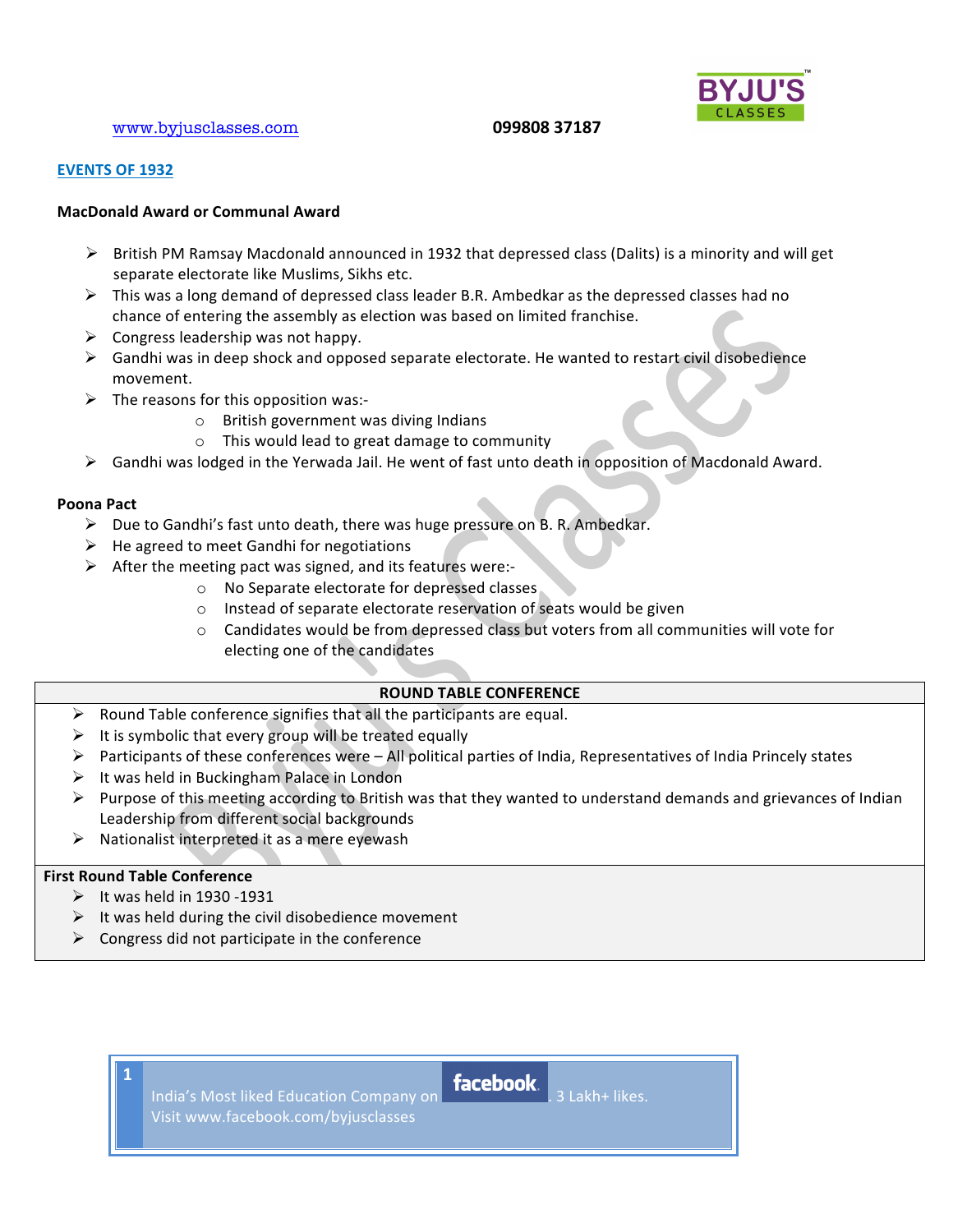## **Second!Round!Table!Conference**

- $\triangleright$  It was held in 1931
- $\triangleright$  Congress participated in this conference as it was a part of Gandhi-Irwin Pact
- $\triangleright$  Gandhi represented Congress in this conference
- $\triangleright$  This conference turned aggressive between Gandhi and rival nationalist group leaders.

## **Third!Round!Table!Conference**

- $\triangleright$  It was held in 1932
- $\triangleright$  Congress boycotted this conference
- $\triangleright$  Muslim League, Hindu Mahasabha and Princely states participated
- $\triangleright$  There were no significant outcomes of this conference

#### **LEFT!GROUPS!IN!INDIA!– 1934**

- $\triangleright$  Congress Socialist Party was formed at Bombay
- $\triangleright$  Acharya Narendra Dev was the President and Loknayak Jayaprakash Narayan was the secretary
- $\triangleright$  The movement originated from 1917 October Revolution.
- $\triangleright$  In 1920, Bhartiya Communist Party was set up at Tashkent (now in Central Asia)
- $\triangleright$  In 1925, Communists assembled in Kanpur to form Communist Party of India and it included many famous names

## **Origin of the Movement**

- $\triangleright$  Congress had to satisfy every section of society
- $\triangleright$  Gandhi evolved philosophy of Trusteeship which came which was not idealistic and was very difficult to implement.
- $\triangleright$  All this lead to Congress v/s Communist verbal fights.
- $\triangleright$  Communist labelled Congress as a party of Bourgeoisie (middle) class
- $\triangleright$  Congress termed Communists as "Russian satellite"
- $\triangleright$  As congress had mass support, communist party weakened.

## **Purpose of Movement**

- $\triangleright$  This movement was started as Congress did not do much about peasants' and workers' plight.
- $\triangleright$  Number of worker and peasant organizations emerged but did not join Congress movement
- $\triangleright$  Real issues of peasants were not addressed thus this job was left to communist and socialist

#### **Methods!of!Mobilization**

**2**

 $\triangleright$  Strikes in urban areas

- -
- India's Most liked Education Company on **facebook**. . 3 Lakh+ likes. Visit!www.facebook.com/byjusclasses
- $\triangleright$  Communist party in India largely formed and supported
- peasants/worker organisations
- $\triangleright$  Peasant/workers were main target groups
- In 1928 Local association joined to form Workers and Peasants Party

## **Communist Party could not become influential as it suffered from two sides.**

These are:-

- 1. From Society
	- $\triangleright$  Peasants did not connect
	- $\triangleright$  The Ideas of the party were very radical
	- $\triangleright$  Communism failed to penetrate rural majority
	- $\triangleright$  Members against revolution formed Socialist group in 1934
- 2. From Government
	- $\triangleright$  Americans, French supported capitalism
	- $\triangleright$  Govt suppressed communist movement
	- $\triangleright$  CPI was banned and members were arrested. Meerut Trial and Kanpur

Traillean the two famous trails.

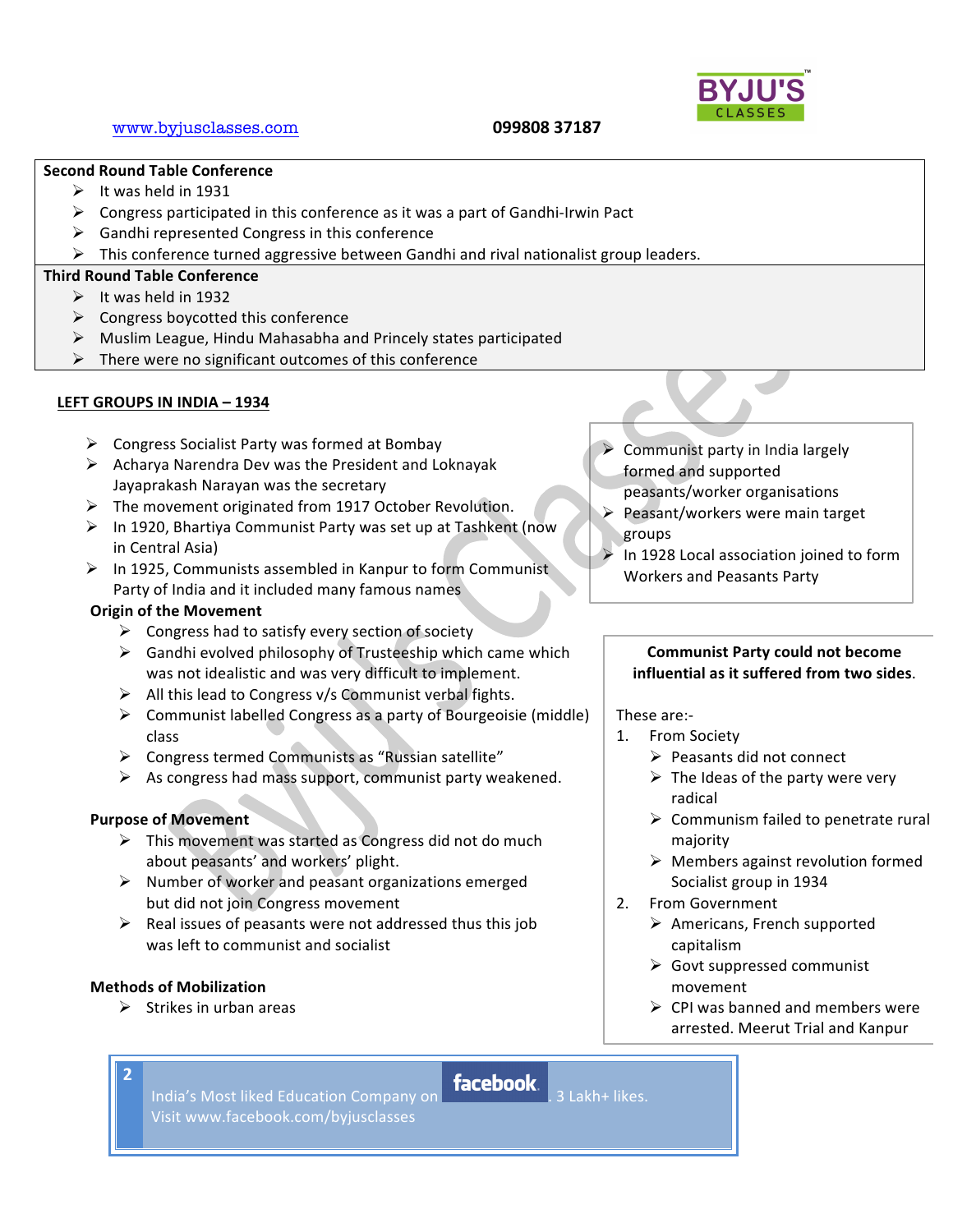## www.byjusclasses.com **099808 37187**

- $\triangleright$  Writers published journals
- $\triangleright$  Pamphlets were issued

## **Contribution of Left Movement**

- $\triangleright$  Considerable contribution was made in the field of Literature and Art
- $\triangleright$  Influenced the entire planning system in India
- $\triangleright$  It influenced theatre and cinema
- $\triangleright$  It has been active in student movements

## **GOVERNMENT OF INDIA ACT 1935**

- ! **Background**
	-
	- 2. Failure of Round table Conference 5. Pressure from Nationalists
	- 3. Demands made I Nehru Report
- ! **Provisions!**
	- 1. Autonomy to the provinces
	- 2. End of Dyarchy from provinces
	- 3. All India Federation would be formed
	- 4. Federal court was set up in 1936 (Called supreme court of India later on)
		- To settle dispute between Union Government and Provincial Government
		- " To settle disputes between two provinces
	- 5. Burma was separated from British India
	- 6. Orissa was separated from Bihar. Cuttack was made its new capital
	- 7. Sind was separated from the state of Bombay. Karachi was made the capital
- ! **Significance**
	- 1. This act became the basis of free India's Constitution and had great impact on the modern Indian federal structure.
	- 2. Modern Federal Court Structure was taken from this act.
	- 3. This act gave more powers to our legislators

## **All!India!Kisan!Sabha,!1936**

**3**

- $\triangleright$  All India Kisan Sabha was set up in Lucknow
- $\triangleright$  It was initially known as All India Peasant Union
- $\triangleright$  First President was Swami Sahajanand Saraswati and the first Secretary was N.G. Ranga
- $\triangleright$  Lot of peasant organisations were found at provincial level, district level and micro level which came together at Lucknow and formed Kisan Sabha
	- India's Most liked Education Company on **facebook**. . 3 Lakh+ likes. Visit!www.facebook.com/byjusclasses

# 1. Simon Commission **4.** Issue of paper by Government of England



- 1. It gave too much power to the governors of provinces
- 2. All India Federation clause could not be implemented